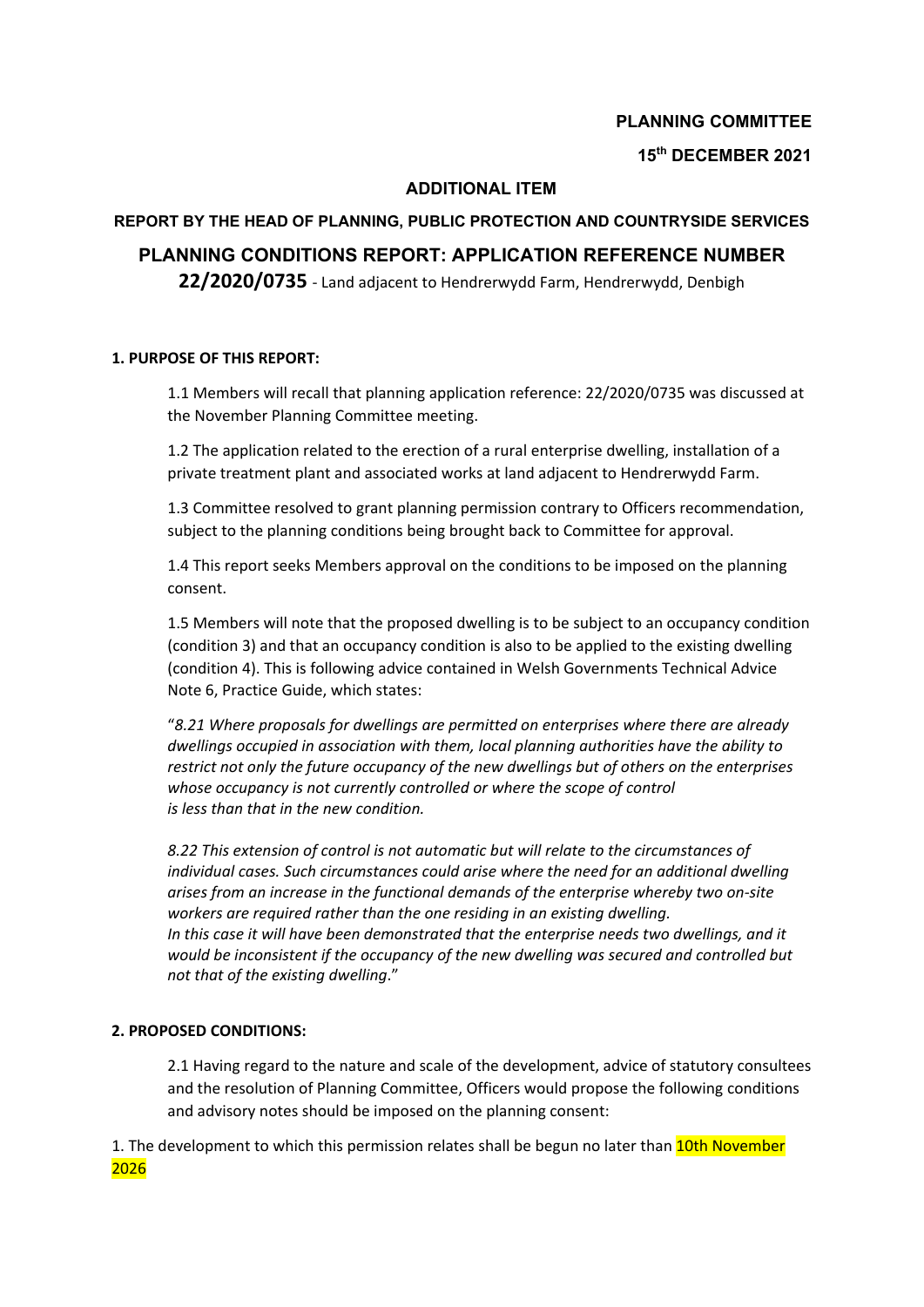Reason 1: To comply with the provisions of Section 91 of the Town and Country Planning Act 1990.

2. The development hereby permitted shall be carried out in strict accordance with details shown on the following submitted plans and documents unless specified as otherwise within any other condition pursuant to this permission:

(i) Proposed elevations (Drawing No. PL03B) received 10 March 2021

(ii) Proposed floor plans and elevation (Drawing No. PL02B) received 10 March 2021

(iii) Existing section through site (Drawing No. SU02) received 24 September 2020

(iv) Proposed section through site (Drawing No. PL04B) received 10 March 2021

(v) Existing site plan (Drawing No. SU01) received 24 September 2020

(vi) Proposed site plan (Drawing No. PL01C) received 9 February 2021

(vii) Location plan revised received 10 March 2021

Reason 2: For the avoidance of doubt and to ensure a satisfactory standard of development.

# **Occupancy conditions**

3. The occupancy of the dwelling shall be restricted to:

a) a person solely or mainly working, or last working on a rural enterprise in the locality, or a widow, widower or surviving civil partner of such a person, and to any resident dependants; or, if it can be demonstrated that there are no such eligible occupiers,

b) a person or persons who would be eligible for consideration for affordable housing under the local authority's housing policies, or a widow, widower or surviving civil partner of such a person, and to any resident dependants.

4. The occupancy of the existing dwelling at Hendrerwydd Farm shall be restricted to:

a) a person solely or mainly working, or last working on a rural enterprise in the locality, or a widow, widower or surviving civil partner of such a person, and to any resident dependants; or, if it can be demonstrated that there are no such eligible occupiers,

b) a person or persons who would be eligible for consideration for affordable housing under the local authority's housing policies, or a widow, widower or surviving civil partner of such a person, and to any resident dependants.

### **Highways conditions**

5. Facilities shall be provided and retained within the site for the loading, unloading, parking and turning of vehicles as indicated on the approved plan, and shall be completed prior to the use commencing.

Reason 5: To provide for the parking of vehicles clear of the highway and in the interests of highway safety

### **Ecology and landscaping conditions**

# **PRE‐COMMENCEMENT CONDITION.**

6. No development shall be permitted to commence until the details of the provision for roosting bats and nesting birds has been submitted to and approved in writing by the Local Planning Authority. The details shall include the number, location and specification of these features which shall be determined by a suitably qualified ecologist and shown on appropriate plans. The development shall proceed in strict accordance with the approved plan and details.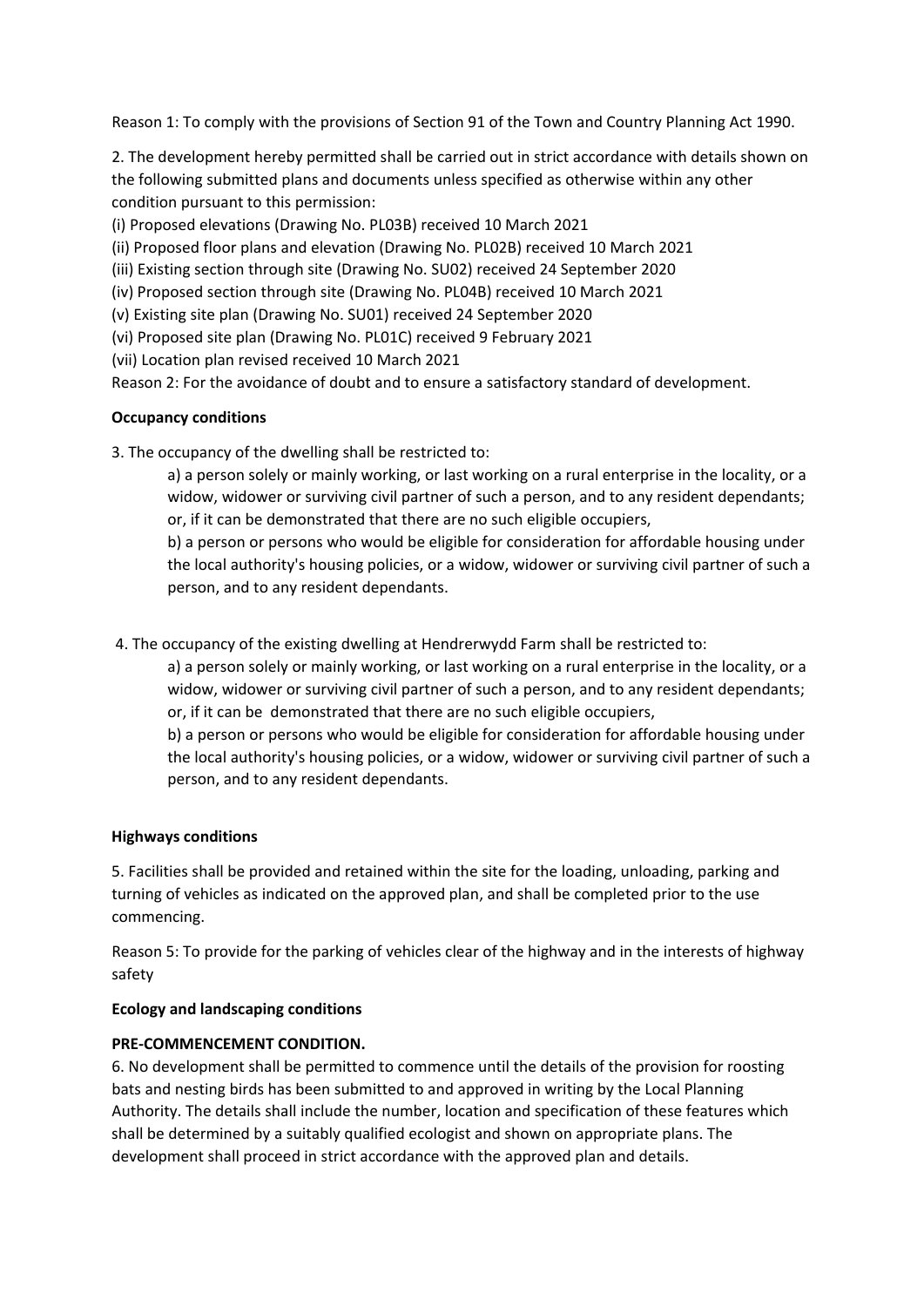Reason 6: To protect the favourable conservation status of protected bat and bird species

7. The development hereby approved shall not be brought into use until a detailed landscaping scheme designed to deliver a net benefit for biodiversity, has been submitted to, and approved in writing by the Local Planning Authority. This shall include a species list for the new planting, and only feature species of known benefit to wildlife. The scheme shall include all proposed new trees, hedgerows, shrubs or vegetation, including confirmation of species, numbers, maturity, location, height, spacing and timing of implementation. The scheme shall include boundary fencing or retaining wall details and any hardstanding areas proposed. The landscaping scheme as approved shall be implemented in the first available planting season and shall be retained as such at all times.

Reason 7: In the interests of nature conservation and in the interest of visual amenity

8. All planting comprised in the approved details of landscaping shall be carried out no later than the first planting and seeding season following the commencement of development. Any trees or plants which within a period of 5 years from the completion of the development die, are removed or become seriously damaged or diseased shall be replaced in the next planting season with others of similar size and species, unless otherwise agreed in writing.

Reason 8: In the interests of nature conservation and in the interest of visual amenity

9. All trees and hedges to be retained as part of the development hereby permitted shall be protected during site clearance and construction work by 1 metre high fencing erected 1 metre outside the outermost limits of the branch spread, or in accordance with an alternative scheme agreed in writing by the Local Planning Authority; no construction materials or articles of any description shall be burnt or placed on the ground that lies between a tree trunk or hedgerow and such fencing, nor within these areas shall the existing ground level be raised or lowered, or any trenches or pipe runs excavated, without prior written consent of the Local Planning Authority.

Reason 9: In the interests of nature conservation and in the interest of visual amenity

10. No external lighting shall be permitted to be installed or operated, including emergency / security lighting, until the written approval of the Local Planning Authority has been obtained to details thereof, including a light mitigation strategy, with measures to reduce light spillage onto foraging habitats for bats. The scheme shall be carried out strictly in accordance with the approved details.

Reason 10: To ensure the favourable conservation status of protected bat species.

### **Drainage condition:**

11. The development hereby approved shall not be brought into use until a fully detailed scheme of foul drainage and surface water drainage with the inclusion of an assessment of the potential to dispose of surface and land water by sustainable means has been submitted to, and approved by, the Local Planning Authority. The approved scheme shall be completed before the occupation of the dwelling.

Reason 11: In the interest of the management of flood risk.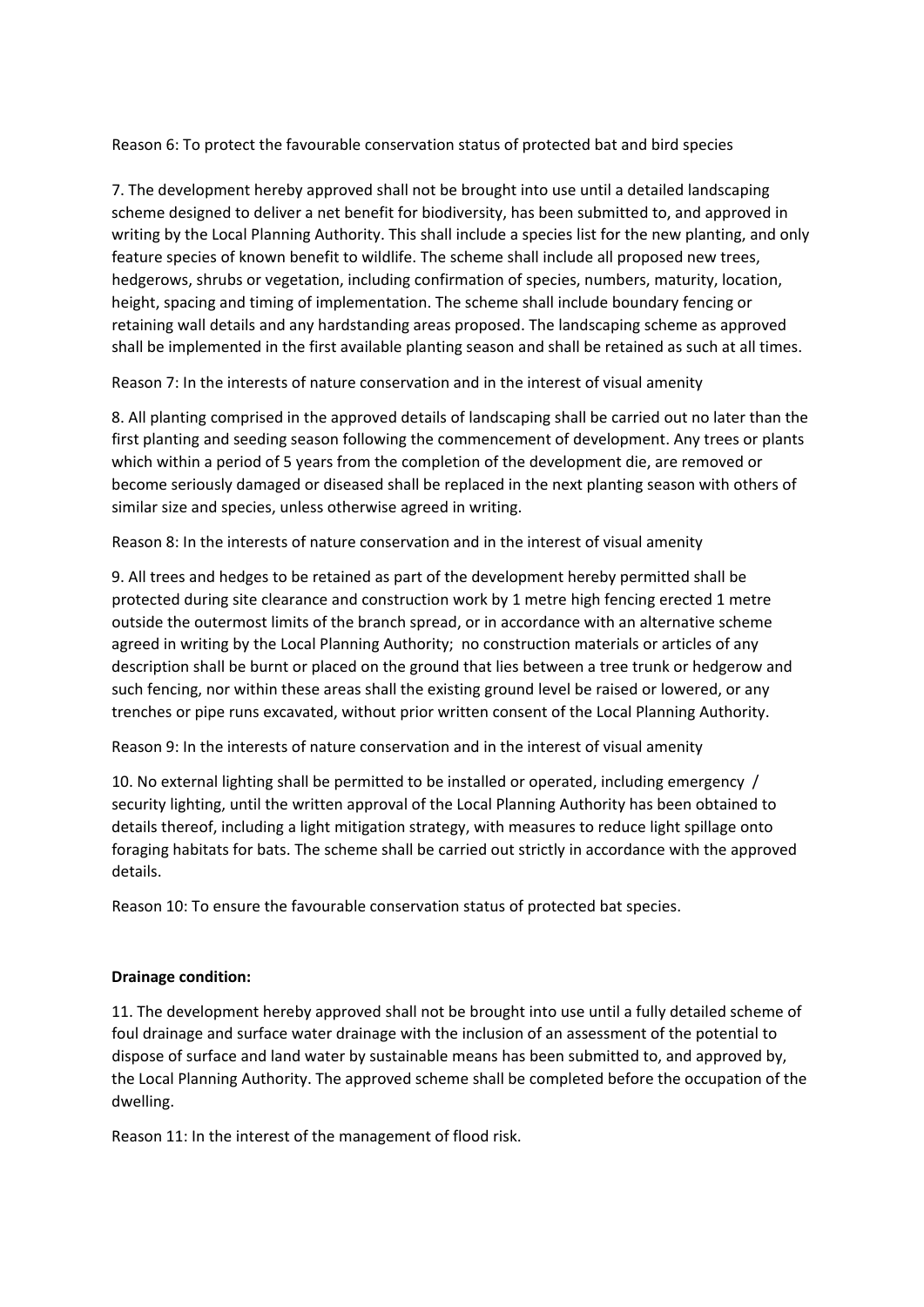### **Materials condition**

12. No development shall be permitted to commence on the external walls and roof of the dwelling until the written approval of the Local Planning Authority has been obtained to the materials to be used thereon. The development shall be carried out in accordance with the approved details.

Reason 12: In the interest of visual amenity

#### **NOTES TO APPLICANT:**

#### **Special Note to Applicant‐ PROW**

The Council's Public Rights of Way Officer has recommended that that the two existing stiles at the end of the road from the PROW which runs to the south of the hedge adjacent to the site are replaced with a hand or kissing gate and low key waymark disks are placed on the route to improve accessibility. Please contact Adrian Walls for more information, Adrian.walls@denbighshire.gov.uk

#### **HWY7**

### **Public Right of Way General**

You are advised that a public right of way lies adjacent to the development. The right of way must not be disrupted during the duration of building works.

There is no diminution in the width of the right of way available for use by members of the public.

No building materials are stored on the right of way.

No damage or substantial alteration, either temporary or permanent, is caused to the surface of the right of way.

Vehicle movements are arranged so as not to interfere with the public's use of the way.

No additional barriers (e.g. gates) are placed across the right of way, of either a temporary or permanent nature.

No wildlife fencing or other ecological protection features associated with wildlife mitigation measures are placed across the right or allowed to interfere with the right of way.

The safety of members of the public using the right of way is ensured at all times.

If the applicant wishes to temporarily close the Path, he/she will need to apply for a temporary closure at least 6 weeks prior to the event. Please contact Paul Owen or Tania Evans on 01824 706872/2963 for further details.

### **DCWW 5 ‐ Asset Protection**

The applicant is advised that some public sewers and lateral drains may not be recorded on our maps of public sewers because they were originally privately owned and were transferred into public ownership by nature of the Water Industry (Schemes for Adoption of Private Sewers) Regulations 2011. The presence of such assets may affect the proposal. In order to assist us in dealing with the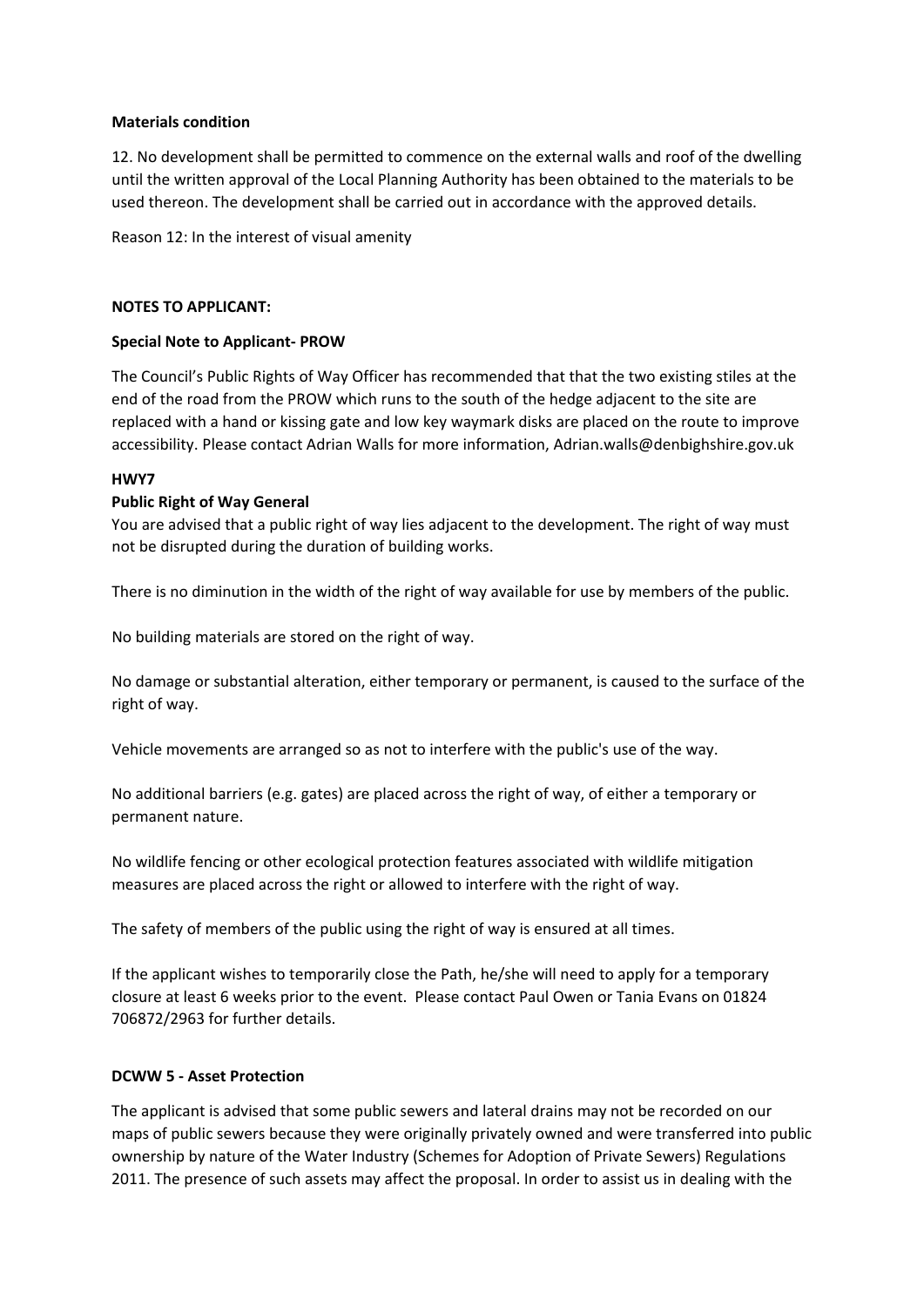proposal the applicant may contact Dwr Cymru Welsh Water. Under the Water Industry Act 1991 Dwr Cymru Welsh Water has rights of access to its apparatus at all times.

# **DCWW 6 – Water Supply**

A water supply can be made available to serve this proposed development. The developer may be required to contribute, under Sections 40 ‐ 41 of the Water Industry Act 1991, towards the provision of new off‐site and/or on‐site watermains and associated infrastructure. The level of contribution can be calculated upon receipt of detailed site layout plans which should be sent to the address above.

# **BAT LITE2 – Bat External Lighting General**

Any external lighting should be sensitively designed to reduce impacts on nocturnal wildlife. All lighting should be angled downwards and installed with a protective cowl to reduce light spillage.

Guidance is set out in Guidance Note 08/18 Bats and Artificial Lighting in the UK (2018) published by the Bat Conservation Trust & The Institute for Lighting Professionals. The document can be found at https://www.bats.org.uk/news/2018/09/new-guidance-on-bats-and-lighting

# **BIO GEN3 – General Note Destruction of Bird Nests**

Works which could result in the damage or destruction of active bird nests should take place outside the of the bird breeding season (March ‐ August, inclusive) or immediately following a nesting bird check conducted by a suitably qualified ecologist.

### **BB ‐ BOXES**

### Bat& Bird Boxes

Planning Policy Wales (PPW) 11 (2021) recommends that biodiversity and ecosystem resilience considerations should be taken into account in development proposals. It would therefore be recommended that biodiversity enhancement measures are incorporated into this development in the form of the provision of bird boxes/ bat boxes.

It is preferable to incorporate these features in the structure of the proposed new development as these are discrete, maintenance free, and ensure the building remains suitable for protected species in perpetuity. You are advised to discuss this detailed with a suitably qualified Ecologist. Boxes such as the 1FR Schwegler Bat Tube, Ecosurve Bird Boxes, and Bird Brick Houses are all designed to be integrated into new build developments.

### **LANDSCAPING**

Regarding Condition 7, it is required to provide a full plant list for the landscaping scheme. No species listed on Schedule 9 of the Wildlife and Countryside Act (1981), as amended, or species listed on the Invasive Alien Species of Union concern (EU Regulation 1143/2014 on invasive alien species) should be included in the planting list.

### **SUDS**

### **SUDS Approval required**

Developments of more than a single dwelling, or those involving a construction area of more than 100sq.m may be subject to the Sustainable Urban Drainage approval process. Denbighshire County